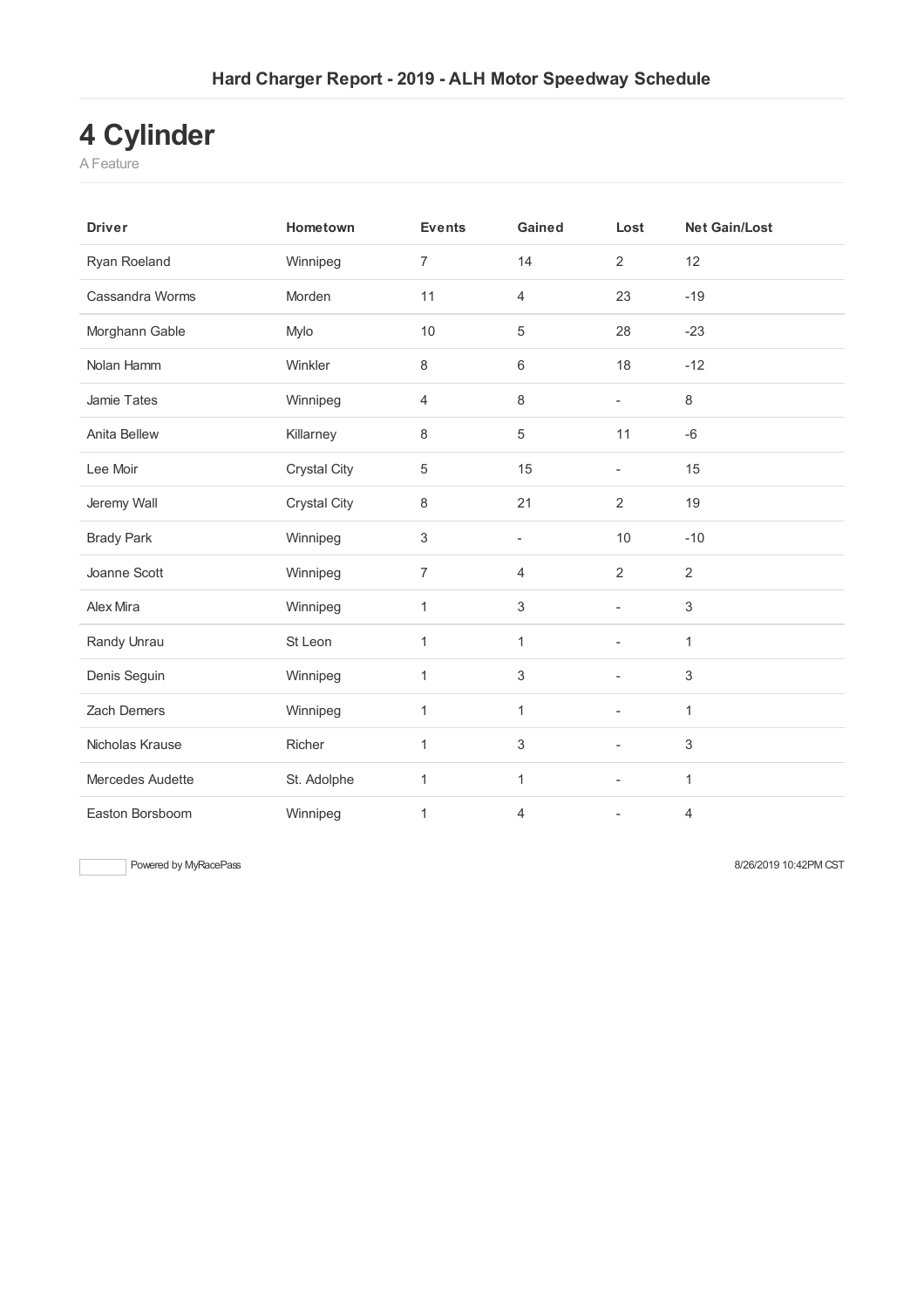# **Lightning Sprints**

A Feature

| <b>Driver</b>         | Hometown | <b>Events</b> | Gained                   | Lost                     | <b>Net Gain/Lost</b> |
|-----------------------|----------|---------------|--------------------------|--------------------------|----------------------|
| <b>Robert Charney</b> | Winnipeg |               |                          | $\overline{\phantom{a}}$ |                      |
| Lance Prystenski      | Virden   |               | $\overline{\phantom{a}}$ |                          | -1                   |
| Murray Temple         | Hartney  |               | ٠                        | $\overline{\phantom{a}}$ | 0                    |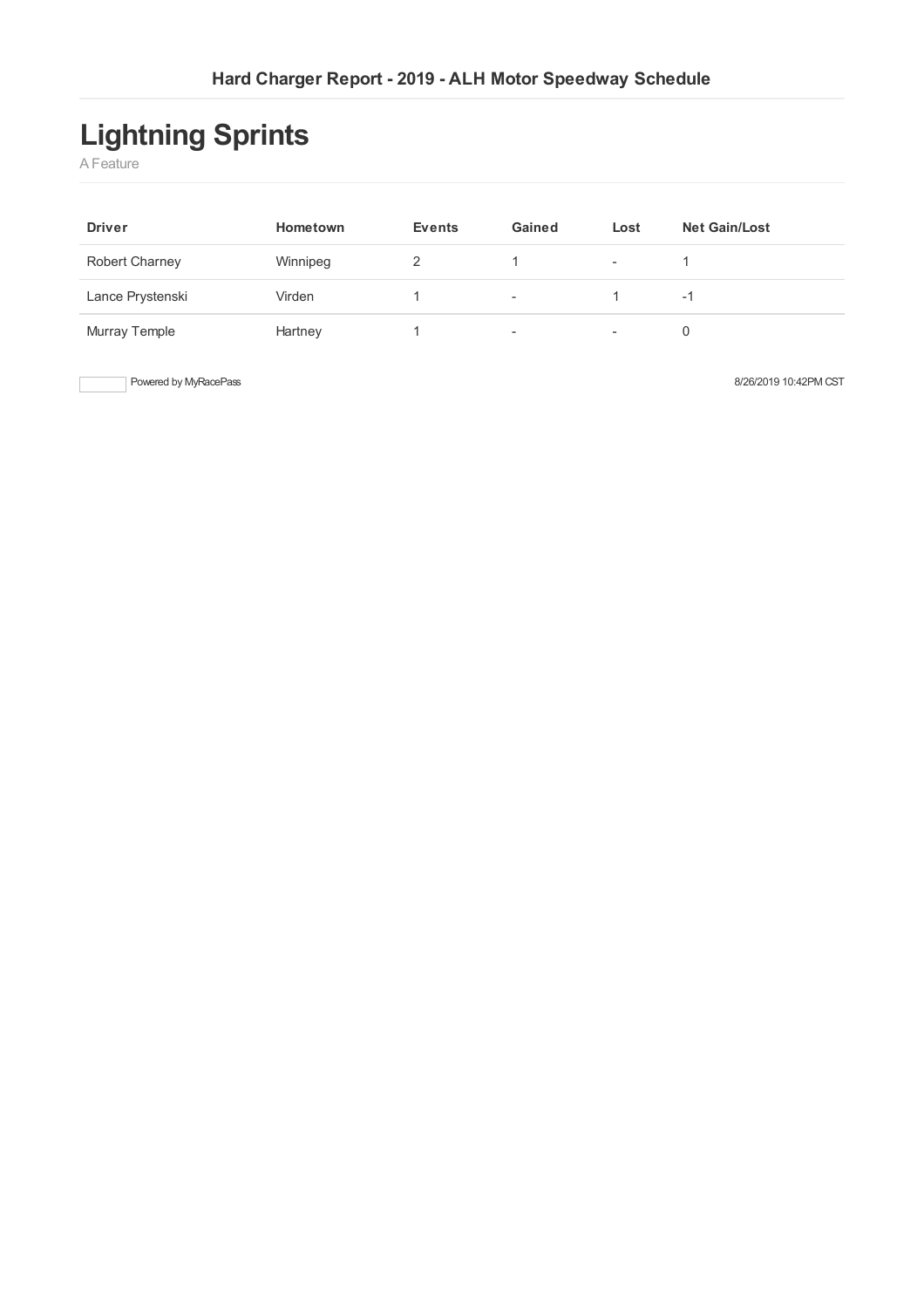#### **Pure Stocks**

A Feature

| <b>Driver</b>          | Hometown      | <b>Events</b>  | Gained                   | Lost           | <b>Net Gain/Lost</b> |
|------------------------|---------------|----------------|--------------------------|----------------|----------------------|
| <b>Jeff Gillies</b>    | Killarney     | 11             | 27                       | 13             | 14                   |
| Michael Copp           | Dugald        | 8              | 23                       | 14             | $\boldsymbol{9}$     |
| Tommy Fehr             | Winkler       | 10             | 27                       | 21             | $\,6$                |
| Shayne Hildebrand      | Morden        | 10             | 20                       | 14             | $\,6\,$              |
| Dean Miljure           | Winnipeg, Man | 11             | 38                       | $\mathfrak{S}$ | 35                   |
| <b>Dennis Peters</b>   | Thornhill     | 11             | 14                       | 28             | $-14$                |
| Devon Gable            | Mylo          | 5              | 14                       | 20             | $-6$                 |
| <b>Blayne Klassen</b>  | Morden        | 5              | $\overline{\phantom{a}}$ | 45             | $-45$                |
| Kevin Smith            | Boissevain    | 5              | 25                       | 1              | 24                   |
| <b>Brian Bellew</b>    | Killarney     | 11             | 34                       | $\overline{2}$ | 32                   |
| Jimmy Klassen          | Morden        | 11             | 18                       | 38             | $-20$                |
| Al Unger               | Morden        | $10$           | 18                       | 16             | $\sqrt{2}$           |
| <b>Bryson Cuvelier</b> | Killarney     | $10$           | $\,$ 5 $\,$              | 23             | $-18$                |
| Marv Klaassen          | Morden        | $\overline{7}$ | $\overline{4}$           | 35             | $-31$                |
| Jeremy Bezan           | Miami         | 5              | 18                       | $\blacksquare$ | 18                   |
| Ben Epp                | Boissevain    | $\overline{4}$ | 16                       | 1              | 15                   |
| <b>Tyler Fehr</b>      | Winkler       | 9              | 21                       | 38             | $-17$                |
| Chris Thomas           | St. Malo      | $\overline{c}$ | $\mathbf 1$              | $10$           | $-9$                 |
| George Darling         | Winnipeg      | $\mathbf{1}$   | $\overline{\phantom{a}}$ | $\mathfrak{S}$ | $-3$                 |
| Cory Popplestone       | Boissevain    | 3              | $\sqrt{2}$               | $\overline{4}$ | $-2$                 |
| Jude Zacharias         | Winkler       | $\mathbf{1}$   | $\overline{4}$           |                | $\overline{4}$       |
| Raymond Smith          | Boissevain    | 3              | $\boldsymbol{7}$         | 11             | $-4$                 |
| Kaden Labute           | Winnipeg      | $\mathbf{1}$   |                          | $\overline{2}$ | $-2$                 |
| Peyton Hendrckson      | Rolla         | $\overline{2}$ | $\overline{4}$           | $\,6\,$        | $-2$                 |
| Pat Smith              | Boissevain    | 3              | 12                       |                | 12                   |
| Jamie Tates            | Winnipeg      | $\overline{4}$ | $10$                     |                | $10$                 |
| Andrew Thomas          | Niverville    | $\mathbf{1}$   | $\mathbf{1}$             | $\blacksquare$ | $\mathbf{1}$         |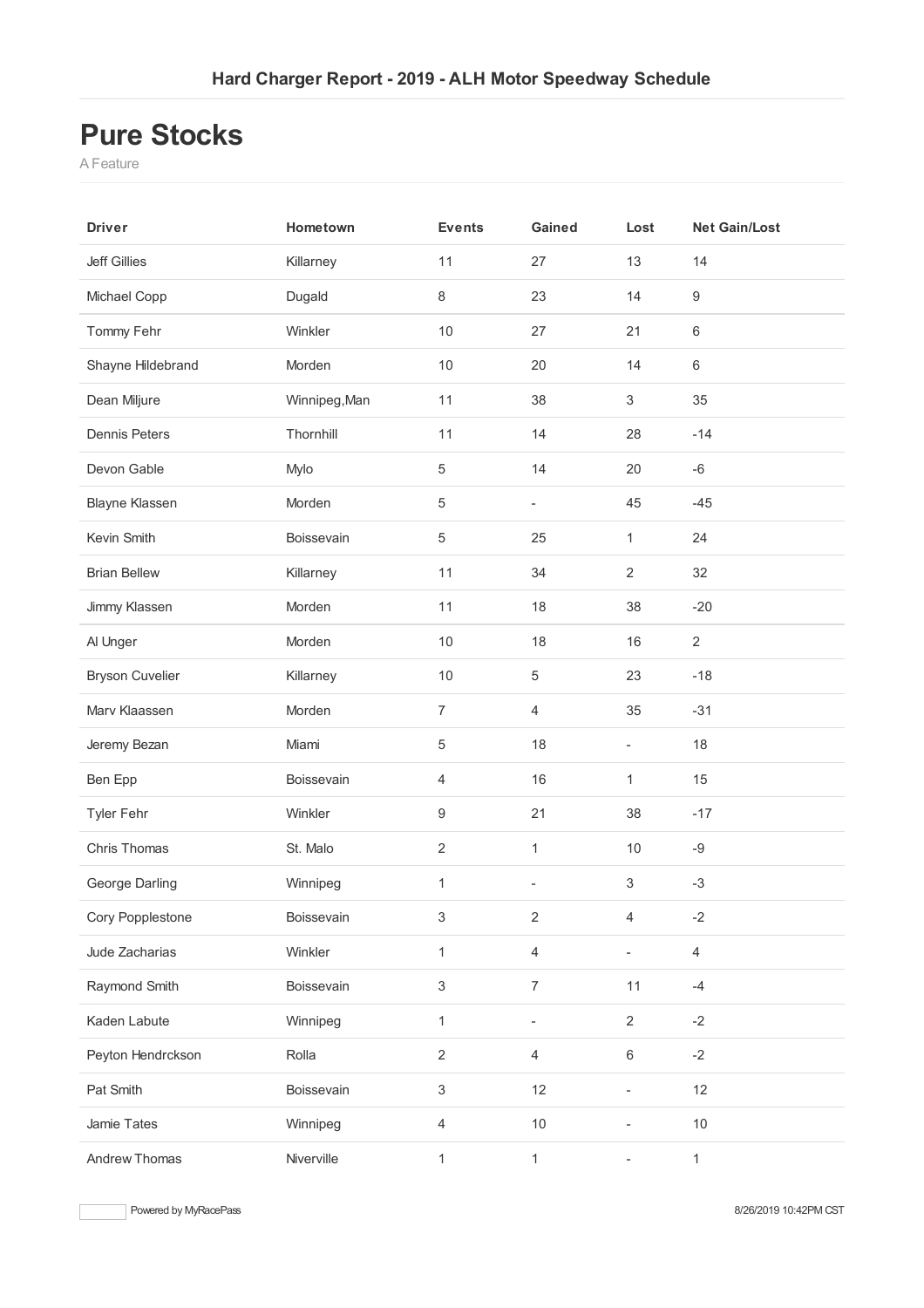## **Slingshots**

A Feature

| <b>Driver</b>         | Hometown        | <b>Events</b>    | Gained | Lost                     | <b>Net Gain/Lost</b> |
|-----------------------|-----------------|------------------|--------|--------------------------|----------------------|
| Ryder Raynard         | Estevan         | $\overline{2}$   | 5      | $\overline{\phantom{a}}$ | 5                    |
| Sierra Staff          | East Saint Paul | 11               | 27     | 1                        | 26                   |
| <b>Brooke Cousins</b> | Morden          | 11               | 5      | 7                        | $-2$                 |
| Amy Doell             | Carman          | $\boldsymbol{9}$ | 6      | 8                        | $-2$                 |
| Cyrus Falk            | <b>GRETNA</b>   | 11               | 3      | 20                       | $-17$                |
| Ezra Doell            | Carman          | 10               |        | 25                       | $-25$                |
| Abby Doell            | Carman          | 1                | 1      | $\blacksquare$           | 1                    |
| Rebecca Stutsky       | St. Andrews     | $\overline{4}$   | 1      | $\overline{4}$           | $-3$                 |
| Justin Temple         | Hartney         | 9                | 6      | 12                       | $-6$                 |
| Keenan Glasser        |                 | $\sqrt{5}$       | 23     | $\overline{\phantom{0}}$ | 23                   |
| Ashley Temple         | Hartney         | $\,6$            | 18     | 6                        | 12                   |
| Alexia Loewen         | <b>GRETNA</b>   | $\overline{7}$   | 3      | 14                       | $-11$                |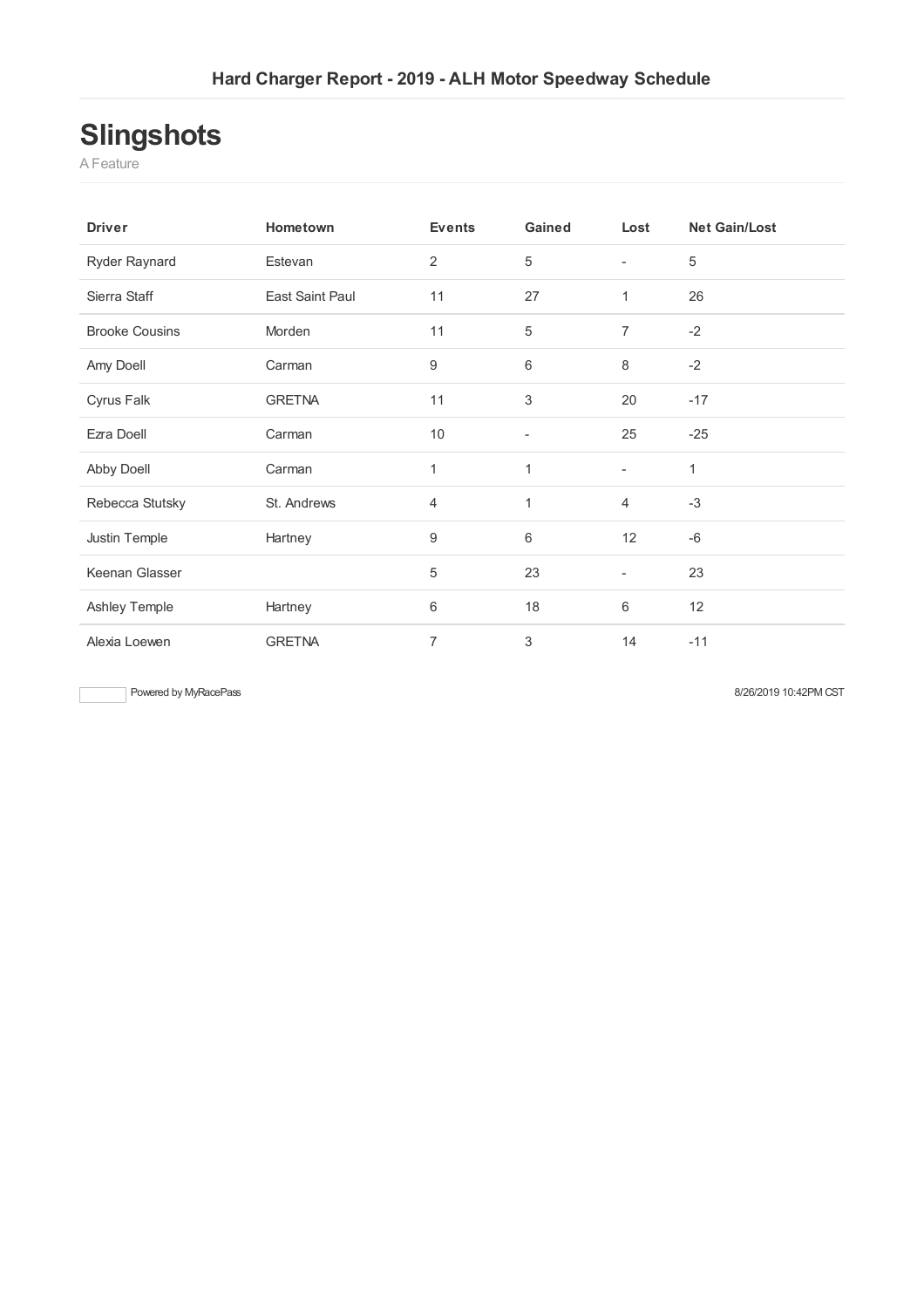### **WISSOTA Midwest Modifieds**

A Feature

| <b>Driver</b>           | Hometown       | <b>Events</b>             | Gained                   | Lost                         | <b>Net Gain/Lost</b> |
|-------------------------|----------------|---------------------------|--------------------------|------------------------------|----------------------|
| Gary Unrau              | Roland         | $\boldsymbol{9}$          | $\sqrt{3}$               | 28                           | $-25$                |
| <b>Ted Doell</b>        | Carman         | 11                        | 15                       | 16                           | $-1$                 |
| Murray Kozie            | Headingley     | 11                        | 16                       | 21                           | $-5$                 |
| <b>Brandon Wieler</b>   | Winkler        | 11                        | 16                       | 21                           | $-5$                 |
| <b>Brandon Rehill</b>   | St. Andrews    | $\,8\,$                   | 22                       | 21                           | $\mathbf{1}$         |
| <b>Brody Pritchard</b>  | Carman         | $\boldsymbol{9}$          | 14                       | 13                           | $\mathbf{1}$         |
| Nate Reynolds           | Hoople         | $\overline{2}$            | $\equiv$                 | 11                           | $-11$                |
| <b>Austin Overwater</b> | Winnipeg       | $10$                      | 17                       | 14                           | $\,3$                |
| Ethan Friesen           | Landmark       | 6                         | $\overline{4}$           | 28                           | $-24$                |
| <b>Grant Hall</b>       | <b>Brandon</b> | $\sqrt{3}$                | 19                       | ÷,                           | 19                   |
| Dylan McCaughan         | Winnipeg       | $\,$ 5 $\,$               | 20                       | 1                            | 19                   |
| <b>Austin Hunter</b>    | Winnipeg       | 11                        | 59                       | ä,                           | 59                   |
| <b>Bailey Cousins</b>   | Morden         | 10                        | 18                       | 12                           | $\,6$                |
| Brenden Luschinski      | Headingley     | 11                        | 10                       | 22                           | $-12$                |
| Derek Unrau             | Roland         | $\boldsymbol{9}$          | $\overline{7}$           | 21                           | $-14$                |
| <b>Tyler Doell</b>      | Carman         | 11                        | 11                       | 24                           | $-13$                |
| Dave Wilks              | Headingley     | $\overline{2}$            | 5                        | 1                            | $\overline{4}$       |
| Cody Wall               | Coulee         | $\boldsymbol{9}$          | 26                       | $10$                         | 16                   |
| Tim Wiebe               | Vita           | $\overline{4}$            | $\overline{\phantom{a}}$ | 15                           | $-15$                |
| Nick Hooper             | Winnipeg       | $\sqrt{2}$                | $\overline{2}$           |                              | $\sqrt{2}$           |
| Nick Audette            | St. Adolphe    | $\overline{4}$            | $\,$ 5 $\,$              | $\overline{4}$               | $\mathbf{1}$         |
| Paul Veert              | Winnipeg       | 1                         | ÷,                       | $\ensuremath{\mathsf{3}}$    | $-3$                 |
| Tom Morriseau           | Richer         | $\overline{2}$            | $\sqrt{3}$               | 15                           | $-12$                |
| Patrick Sobolik         | Hallock        | $\overline{2}$            | ٠                        | $\overline{2}$               | $-2$                 |
| Randy Thompson          | Lakota         | 1                         |                          | 10                           | $-10$                |
| Victoria Stutsky        | St. Andrews    | 1                         |                          | ÷.                           | $\,0\,$              |
| Glen Maga               | Swan River     | 1                         |                          | ÷,                           | $\mathsf{O}\xspace$  |
| Shawn Roy               | Winnipeg       | $\ensuremath{\mathsf{3}}$ | 11                       | $\,$ 5 $\,$                  | $\,6$                |
| Mark Maga               | Swan River     | $\mathbf{1}$              |                          | $\qquad \qquad \blacksquare$ | $\mathsf{O}\xspace$  |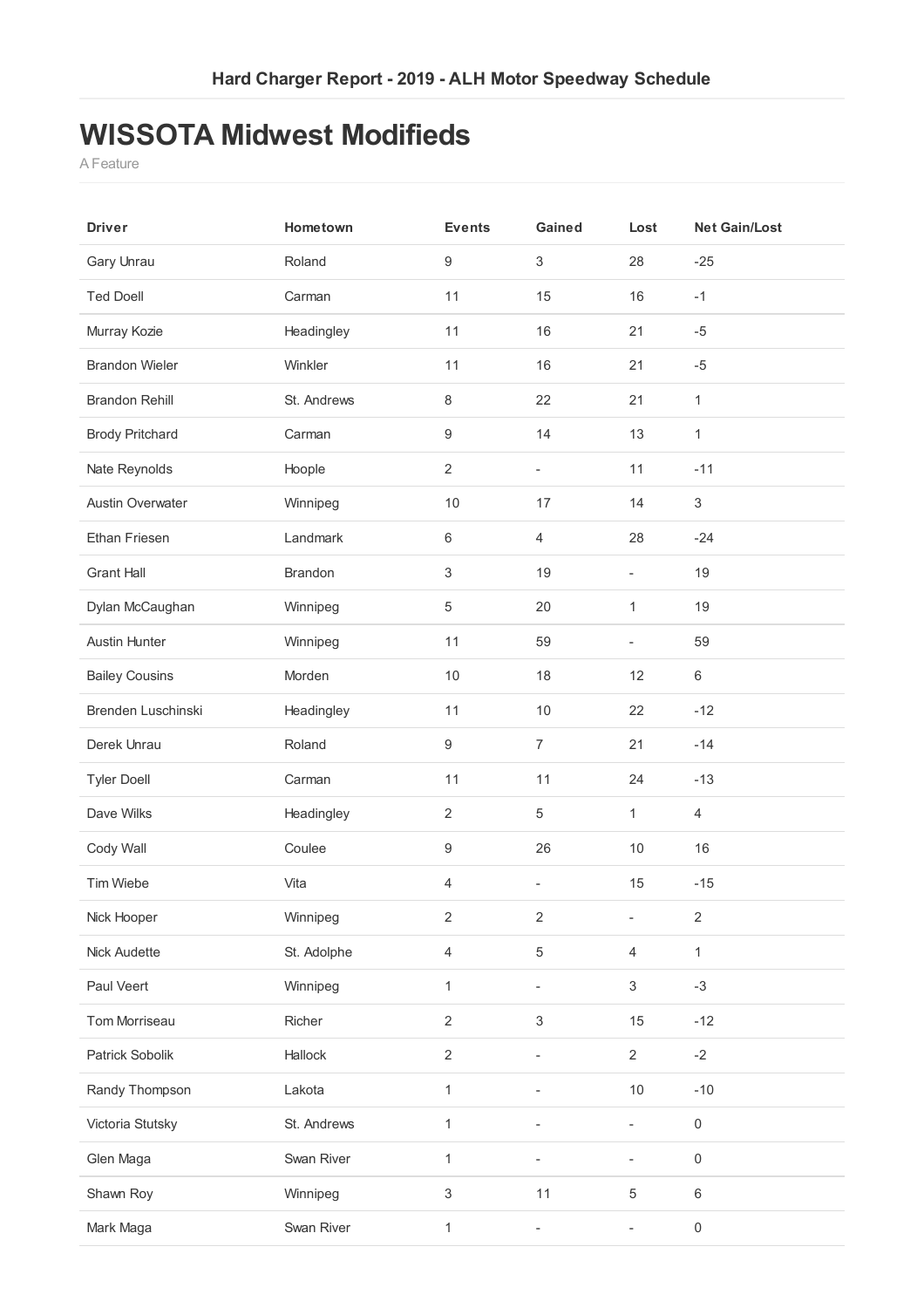| <b>Driver</b>         | Hometown       | <b>Events</b> | Gained                   | Lost                     | <b>Net Gain/Lost</b> |
|-----------------------|----------------|---------------|--------------------------|--------------------------|----------------------|
| Ryan Sichewski        | Kelowna        | 1             | $\overline{\phantom{a}}$ | 5                        | $-5$                 |
| Alex Johnson          | Hallock        | 1             | $\overline{\phantom{a}}$ | 3                        | $-3$                 |
| Taylor Jacobson       | Roseau         | 1             | $\overline{\phantom{a}}$ | 3                        | $-3$                 |
| Cole Haugland         | <b>Brocket</b> | 1             | 3                        | $\overline{\phantom{a}}$ | 3                    |
| <b>Blayne Klassen</b> | Morden         | 2             | 6                        | $\overline{\phantom{a}}$ | 6                    |
| Abraham Sawatzky      | Winkler        | 1             | $\overline{\phantom{a}}$ | 2                        | $-2$                 |
| <b>Chris Audette</b>  | St. Adolphe    | 1             | 10                       | $\overline{\phantom{a}}$ | 10                   |
| Christopher Leek      | Ste. Genevieve | 1             | 14                       | $\overline{\phantom{a}}$ | 14                   |

Powered by MyRacePass 8/26/2019 10:42PM CST

 $\overline{\phantom{a}}$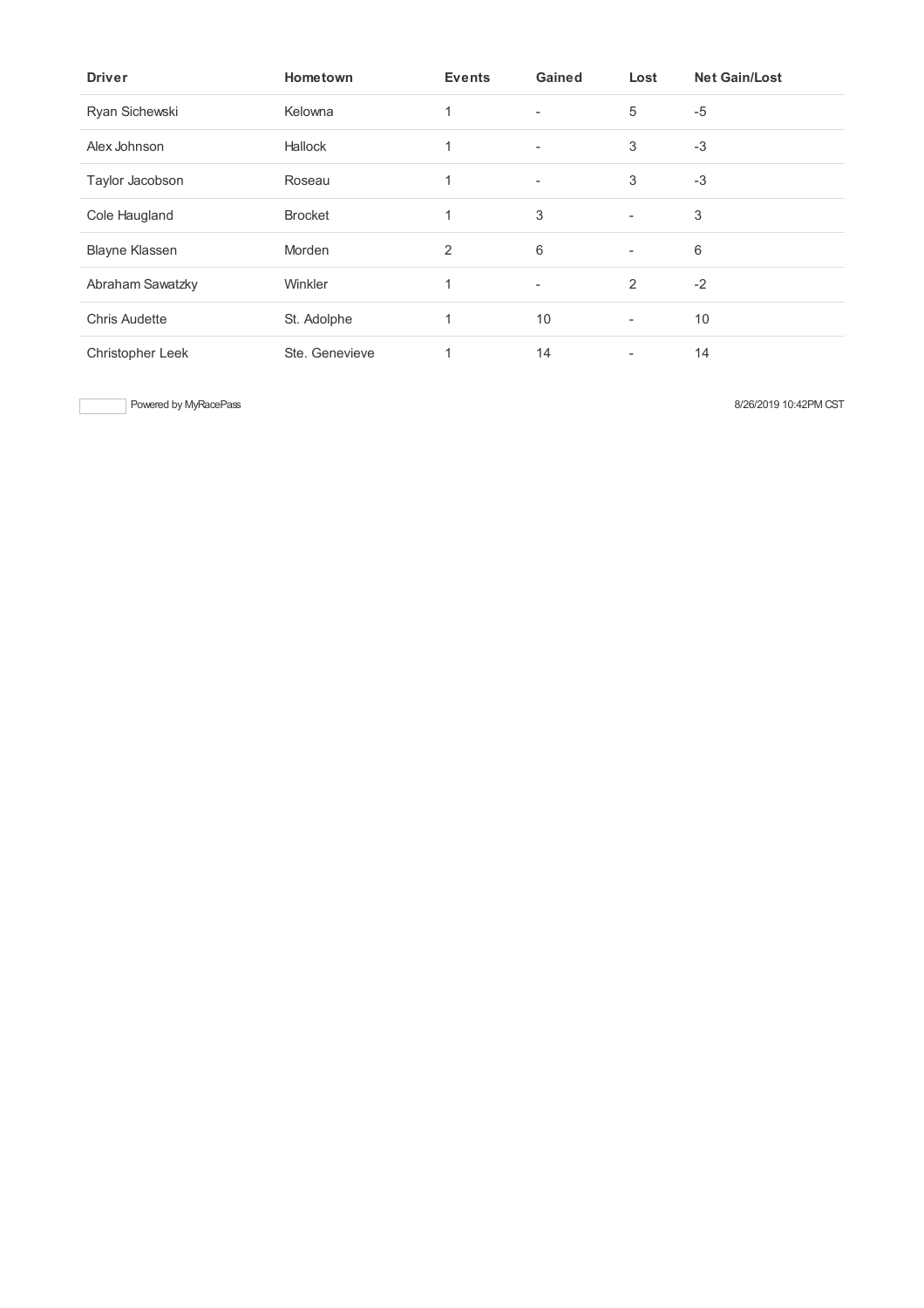### **WISSOTA Modifieds**

A Feature

| <b>Driver</b>          | Hometown                | <b>Events</b>  | Gained                   | Lost                     | <b>Net Gain/Lost</b> |
|------------------------|-------------------------|----------------|--------------------------|--------------------------|----------------------|
| James Wall             | Winkler                 | 7              | $\overline{4}$           | 11                       | $-7$                 |
| <b>Dustin Strand</b>   | <b>East Grand Forks</b> | 1              | $\overline{2}$           | $\overline{\phantom{a}}$ | $\overline{2}$       |
| Jerome Guyot           | Fannystelle             | 5              | $\overline{7}$           | $\mathbf{1}$             | 6                    |
| <b>Tony Caissie</b>    | Winnipeg                | 10             | 3                        | 23                       | $-20$                |
| <b>Scott Greer</b>     | Winnipeg                | 11             | 23                       | $\mathbf{1}$             | 22                   |
| Ward Imrie             | Winnipeg                | 11             | 41                       | $\overline{4}$           | 37                   |
| Shawn Teunis           | West St. Paul           | 10             | $6\,$                    | $\mathbf{1}$             | 5                    |
| Eric Klassen           | Reihnfeld               | 9              | 5                        | 5                        | $\boldsymbol{0}$     |
| Lee McRae              | Marquette               | 5              | $\,8\,$                  | 3                        | $\sqrt{5}$           |
| Chad Allen             | Morden                  | 10             | $\overline{2}$           | 32                       | $-30$                |
| <b>Ryan Cousins</b>    | Morden                  | $\overline{7}$ | 13                       | $\overline{2}$           | 11                   |
| Jeff Pritchard         | Carman                  | 5              | $\sqrt{2}$               | 20                       | $-18$                |
| Murray Temple          | Hartney                 | $\overline{7}$ | 5                        | 22                       | $-17$                |
| Cole Haugland          | <b>Brocket</b>          | 1              | $\overline{\phantom{a}}$ | $\overline{\phantom{a}}$ | $\boldsymbol{0}$     |
| <b>Brittany Berard</b> | West St. Paul           | 3              | 5                        | $\mathbf{1}$             | $\overline{4}$       |
| Danny Staff            | East St. Paul           | 1              | 5                        |                          | 5                    |